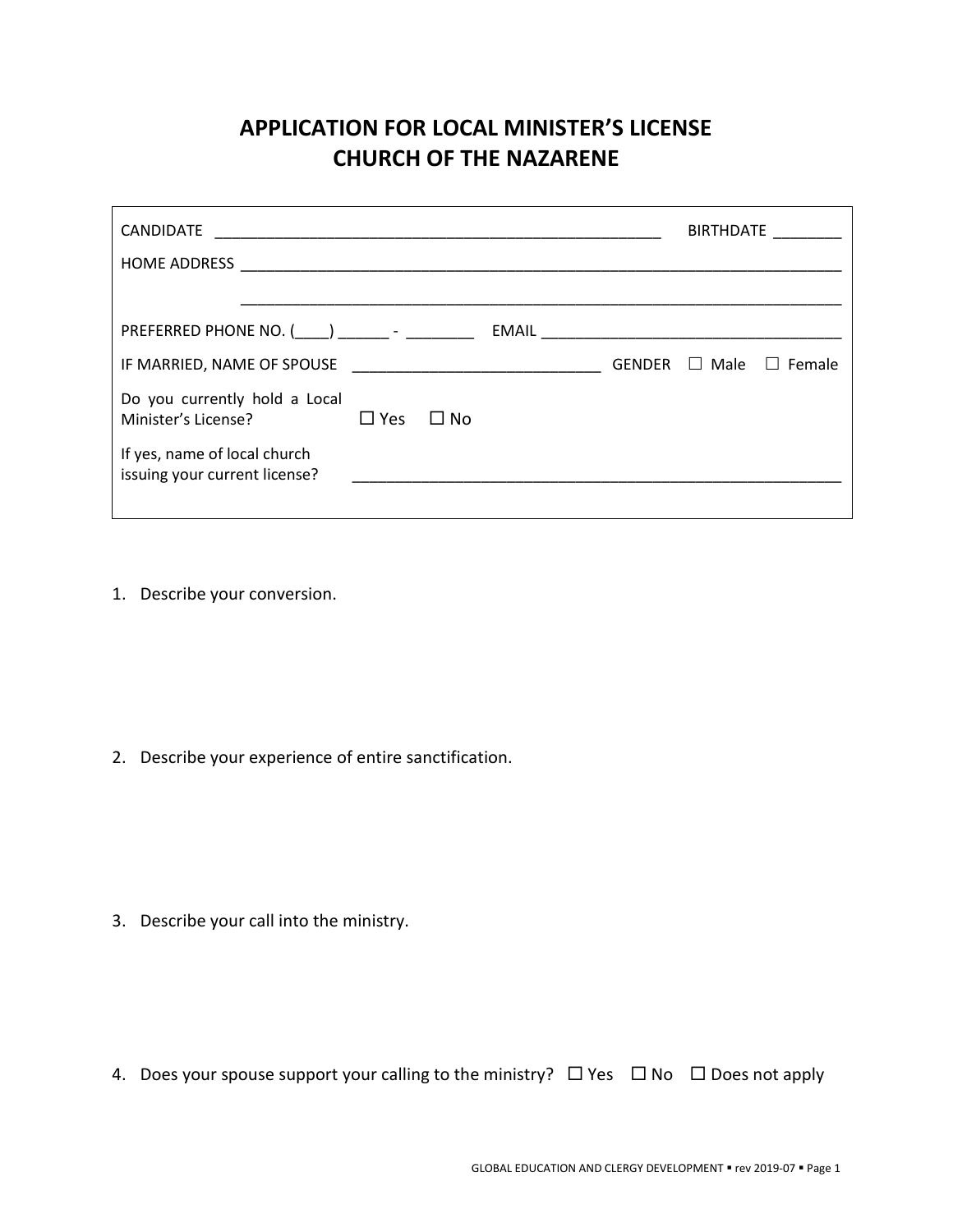- 5. Do you feel God may be calling you to full-time ordained ministry?  $\Box$  Yes  $\Box$  No/Unsure
- 6. Is there a particular ministry role you believe God is leading you to pursue (i.e. pastor, evangelist, missionary, other)?  $\Box$  Yes  $\Box$  Not at this time

*If Yes, please comment*:

- 7. Describe your involvement in ministering to others up to this point in time and ways it seems God has enabled you in such ministry?
- 8. Are you now, or have you ever been, involved in a court case where charges were brought against you? □ Yes □ No *If Yes, please explain*.
- 9. Have you ever been divorced?  $\Box$  Yes  $\Box$  No

*If YES, details of any divorce must be submitted prior to district licensing to the Board of General Superintendents for review in accordance with Manual 320, 532.1(8), 532.2(7). At least one year prior to seeking the next level of licensing (District Minister's License), your pastor will assist you in meeting this requirement.* 

10. Are you current on all debts?  $\Box$  Yes  $\Box$  No

11. Describe ways you demonstrate financial responsibility: